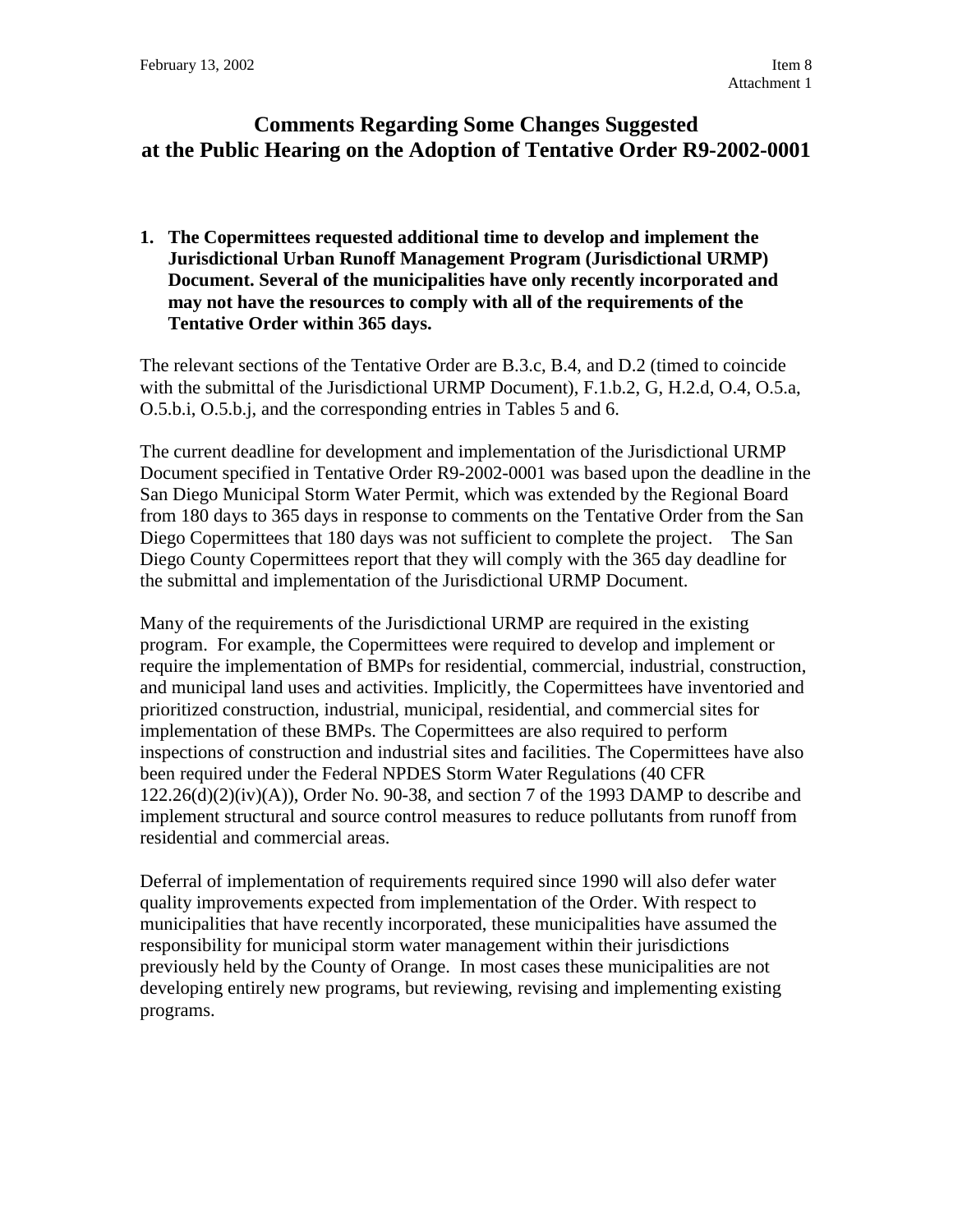### **2. Many commenters argued that the Non-Storm Water Discharge Prohibitions (section B) are too stringent and should exempt residential driveway washing.**

The relevant sections of the Tentative Order are B.1 and B.2. Section D.1.a lists examples of illicit discharges for which the Copermittees must certify they have the legal authority to prohibit.

The prohibitions and requirements in section B of the Tentative Order are mandated by the Clean Water Act and Federal NPDES Storm Water Regulations. The Federal NPDES Regulations specifically identify certain discharge categories as de-minimis discharges that may be excluded from regulation unless they are determined to be significant sources of pollutants. The list of excluded discharges does not include wash water from driveway washing. Substances and materials that may be washed off driveways can have an acute or cumulative impact on receiving waters (e.g. automotive fluids, sediment, landscape clippings, and acids or detergents used to whiten driveways, etc). Although municipal storm water permits adopted elsewhere in the State do provide a mechanism for adding new de-minimis discharge categories, Federal NPDES Regulations do not provide discretion for the RWQCB to add new discharge categories to the list of de-minimis discharges.

Attached are the relevant sections of the Code of Federal Regulations (40 CFR  $122.26(d)(2)(i)(B-F)$  and 40 CFR  $122.26(d)(2)(iv)(B)$ .

## **3. Some commenters described the Tentative Order as discouraging restoration of streams and wetlands and restricting the use of constructed or artificial wetlands as treatment BMPs for urban runoff.**

The relevant sections of the Tentative Order are Finding 8 and Finding 11.

In conformance with the Clean Water Act and Federal NPDES Storm Water Regulations, the Tentative Order requires that the prevention and reduction of pollutants in urban runoff to the MEP standard must occur prior to discharge into receiving waters. Appropriation of wetlands or streams as the treatment site for urban runoff may, in fact, result in the waiver of the MEP standard and the loss of beneficial uses of those water bodies. Moreover, the Tentative Order is not intended to authorize the modification of streams or natural wetlands to treat pollutants in urban runoff. Rather the Tentative Order is intended to provide a framework for BMP programs to prevent and reduce to the MEP pollutants to protect streams and wetlands with beneficial uses.

Nonetheless, the Tentative Order does not discourage restoration of wetlands or streams where such activities restore streams and wetlands to a more natural, pre-development condition. Restoration of modified, lost, or damaged aquatic habitats may provide a "buffer" against excursions above water quality objectives through the concomitant restoration of the assimilative capacity of such areas. The restoration of these areas into healthy, robust ecosystems can facilitate the assimilation of pollutants or contaminants in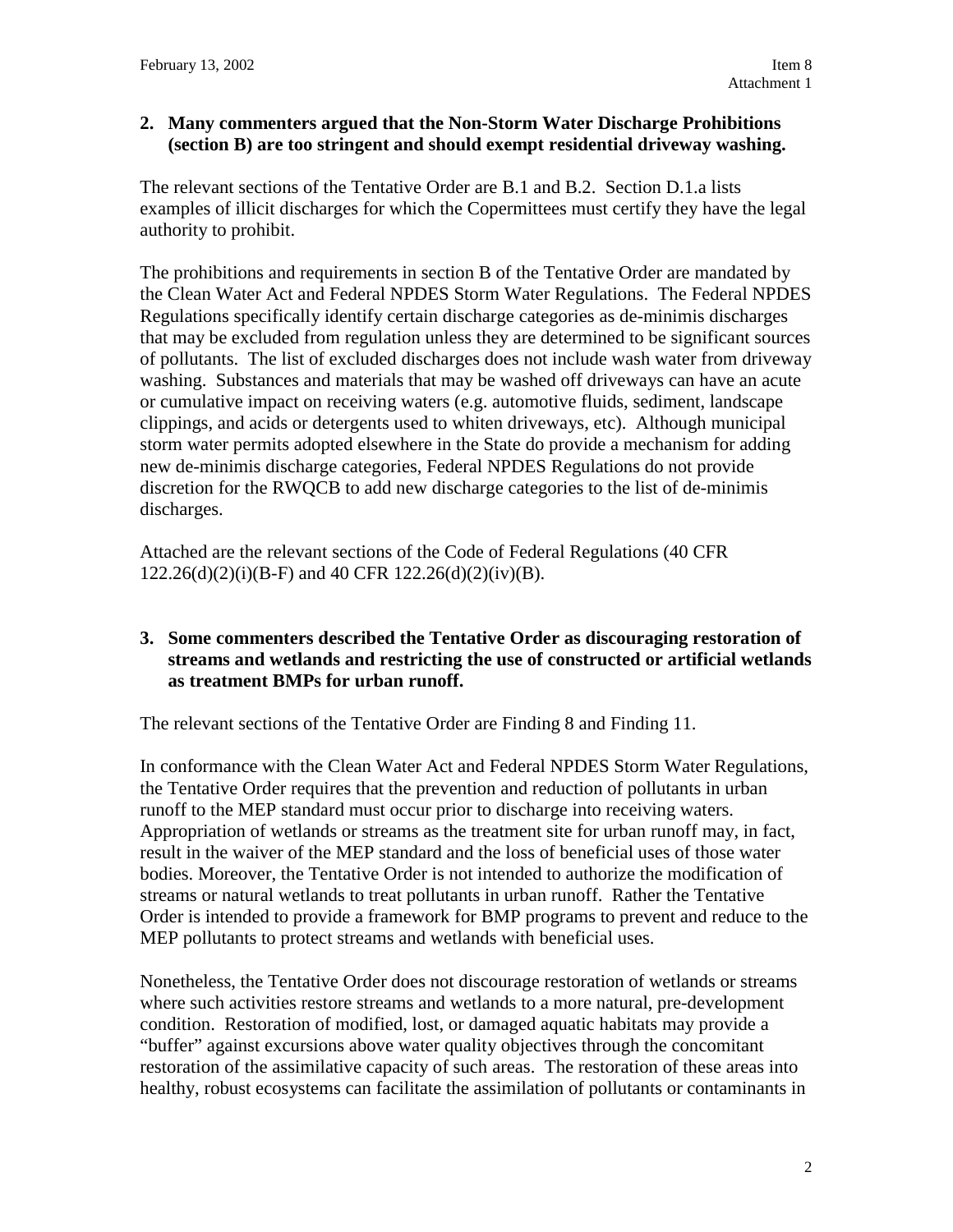runoff flows, for which BMPs have already been implemented to the MEP standard, without the loss of the biological, chemical, and physical integrity the Tentative Order is intended to protect. However, use of assimilative capacity in receiving waters for the reduction of wastes in discharges is restricted by the Porter-Cologne Act and the Basin Plan and must include a consideration of the treatment standard applicable to urban runoff.

Some of the issues surrounding the use of artificial wetlands as treatment BMPs for urban runoff are broader than the scope of the Tentative Order and should be addressed at a policy level in the Water Quality Control Plan (Basin Plan) for the San Diego Region. There is a question as to what (if any) beneficial uses and water quality objectives should apply to artificial wetlands used to treat urban runoff. In addition, artificial wetland systems will periodically require maintenance that in some cases may require a Clean Water Act section 404 permit from the Army Corps of Engineers. In some cases, these activities may have a significant water quality impact to downstream areas and may adversely impact threatened or endangered species that utilize these areas.

Furthermore, the use of natural streams and wetlands as treatment sites for urban runoff raises additional issues. If streams and wetlands are modified to enhance the removal of pollutants, to what degree must these water bodies continue to support beneficial uses? Should water quality objectives continue to apply to these water bodies and their tributaries following modification? That is, if whole segments of streams are modified to accommodate urban runoff or if streams and wetlands in the immediate vicinity of storm drain outfalls are considered to be analogous to "mixing zones," at what point does the entire stream (and its tributaries) constitute a mixing or treatment zone in which beneficial uses are not supported and water quality objectives no longer apply? These and other issues need more careful study and should be addressed at a policy level in the Basin Plan.

The Administrative Record for the Tentative Order provides sufficient discussion of the role of restoration of lost, damaged, or modified habitat and the role of assimilative capacity in receiving waters in compliance with receiving water quality objectives by municipal storm water permittees.

Prior to the development of a policy or policies regarding the use of artificial or natural wetlands for the treatment of urban runoff, wetlands where these issues are raised will have to be evaluated on a case by case basis.

## **3. Several commenters requested deletion of the "into the MS4" language throughout the Tentative Order.**

The Tentative Order was previously revised to conform to the changes in Order No. 2001-01 ordered by the SWRCB in Order WQ 2001-15 regarding the requirements to control discharges into the MS4.